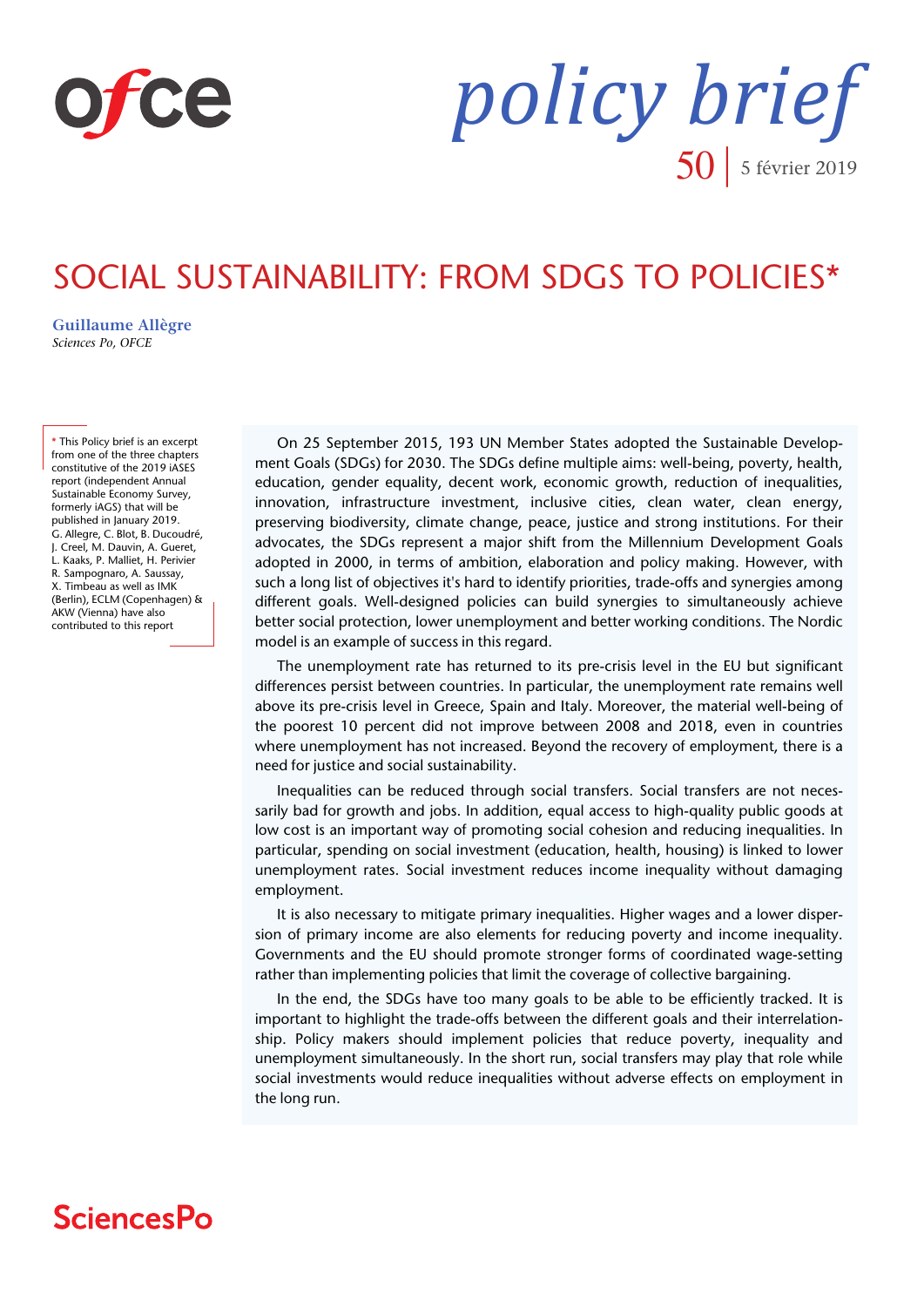n 25 September 2015, 193 Member States of the United Nations adopted the 2030 Agenda for Sustainable Development (ASD). United Nations Secretary-General Ban Ki-moon called the agenda a "universal, integrated and transformative vision for a better world" (UN, 2015a). The agenda sets 17 Sustainable Development Goals (SDGs) and 169 targets to achieve economic, social and environmental progress. Or, as the preamble of the resolution states, the "agenda is a plan of action for people, planet and prosperity". It underlines the "interlinkages and integrated nature of the Sustainable Development Goals" and the necessary participation "of all countries, all stakeholders and all people" (UN, 2015b). The goals are wide-ranging, from wellbeing, poverty, health, education, gender equality, decent work and economic growth, reduced inequalities, industry, innovation and infrastructure, to inclusive cities, clean water, clean energy, biodiversity, climate change and peace, justice and strong institutions. We will discuss here goals linked to employment, poverty and inequality in a European perspective.

The shape of the European labour markets is generally progressing. The UE unemployment rate is back to its pre-crisis levels: in the second quarter of 2018, the unemployment rate was 6.8%, the same as in the second quarter of 2008. However, there are significant differences in unemployment outcomes across the European Union and especially across the Euro area. On the one hand, the unemployment rate is now at a lower level than it was in 2008 in fifteen EU member states. In particular, the Eastern European countries are—with a few exceptions—running near full capacity. And in countries like Germany and the Netherlands there has been talk of labour shortages in some areas. On the other hand, unemployment is still markedly above the precrisis levels in Greece, Spain and Italy where the sovereign debt crisis hit particularly hard. This translates into an increase of inequality between 2008 and 2018 among the poorest half of the population (measured by the D6/D1 ratio), notably in Italy, but also in Greece and Spain. The worsening of inequality at the bottom of the distribution is not confined to the countries hardest hit by the financial crisis: between 2008 and 2017, the poverty rate increased in 19 out of 27 EU countries. Sweden and the Netherlands have seen some of the highest increases, whereas unemployment has not increased in these two countries during the period, which poses the question of public policies. Beyond labour market recovery, there is a need for social justice and a sustainable economy and therefore for ways of measuring it.

A first part of this Policy Brief will deal with the strengths and limitations of the SDGs. We will argue that they are both ambitious and overreaching. We will then discuss synergies between employment and social and economic goals. Synergies and trade-offs are unfortunately absent from the SDG framework. The third section deals with policies that reconcile low unemployment and low inequalities. Finally, we discuss the need to measure overall inequality at the European level.

# **Strengths and limitations of SDGs**

For their defenders, the SDGs constitute a major shift from the Millennium Development Goals (MDGs), adopted in 2000, in ambition, concept, elaboration and politics (Fukuda-Parr, 2016).

First, the SDGs are comprehensive. The SDGs have very many more targets (169) than the MDGs, which had only 21 targets. This reflects a much larger scope. The MDGs focused on poverty and its alleviation; the SDGs are about sustainable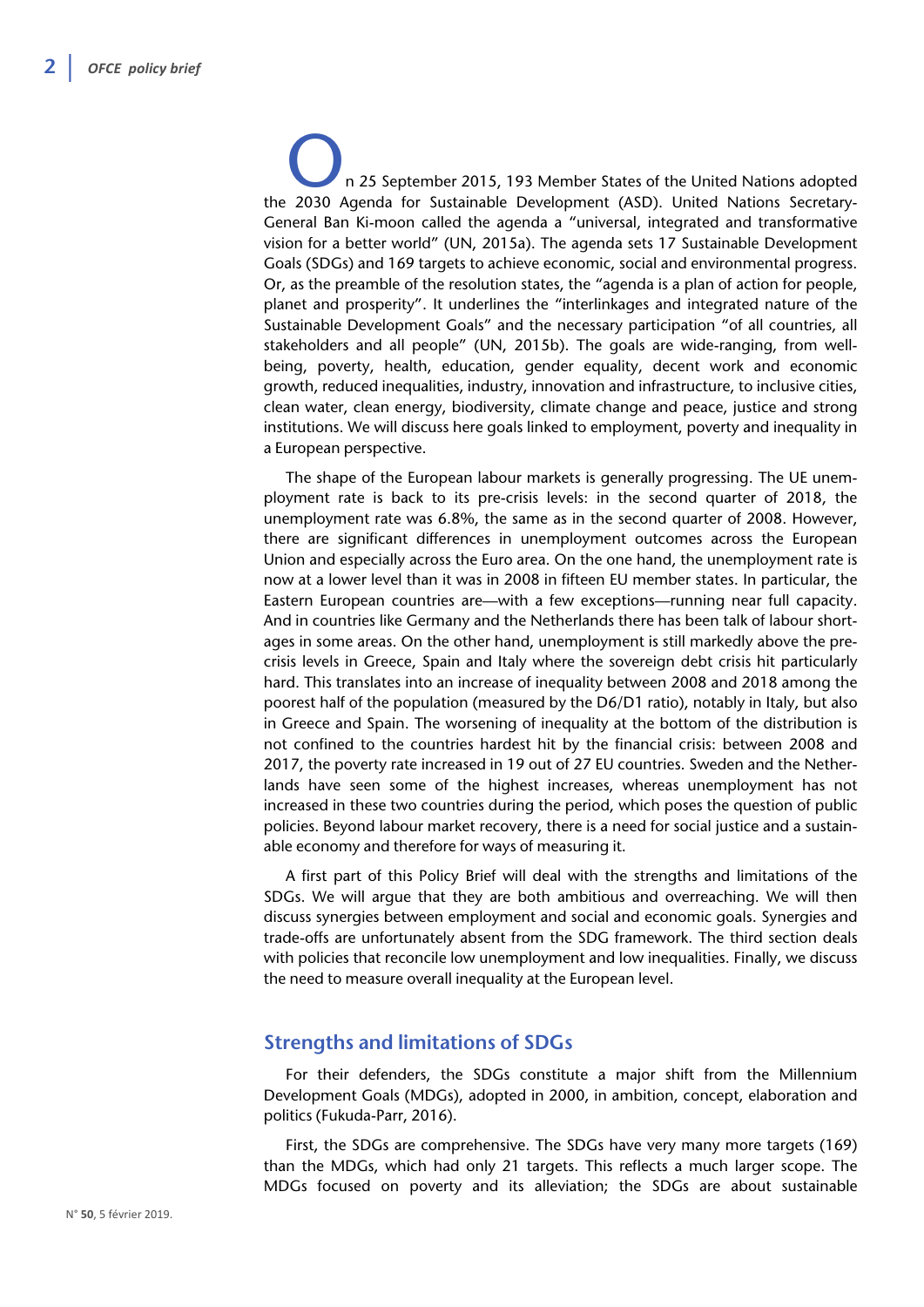development, including social, environmental and economic sustainability. According to Martens (2016), this approach offers the opportunity to respond in an integrated manner to urgent global problems. For Fukuda-Parr (2014), the restricted focus of the MDGs had the unintended consequence of diverting attention from other important issues and objectives. By contrast, the SDGs are supposed to capture the interconnections between issues and encourage integrative and systemic approaches to global problems.

Second, the SDGs are universal. The MDGs were mostly a North-South aid agenda in a "donor-recipient" relationship: the goals were relevant only for developing countries, whereas developed countries provided financing and technological transfers. In contrast, many commitments in the SDGs now apply to states regardless of their level of development, although some targets are still mostly relevant for the least developed countries (for example, "end hunger"). Furthermore, the SDGs do not follow a "onesize-fits-all" approach: they take into account different national and local capabilities and circumstances and encourage the formulation of targets at the national level.

Third, the SDGs are inclusive. They were drafted after a process of multi-stakeholder debates. Whereas the MDGs were criticized for being defined by technocrats (UN staff) in a closed room, the SDGs were formulated after a political negotiation amongst states and participation of stakeholders. Nine sectors of society (women, children and youth, indigenous peoples, non-governmental organizations, local authorities, workers and trade unions, business and industry, scientific and technological community, farmers) have participated in the process of drafting the SDGs. This partly explains why NGOs generally received the 2030 Agenda favourably.<sup>1</sup> NGOs welcome not least the fact that alternative indicators to economic growth are recognized. Economic growth with decent work for all is one goal amongst 17.

Although the 2030 Agenda has its supporters, it has also been heavily criticized. Just after the adoption of the UN resolution, the noted development economist William Easterly (2015) called the SDGs "Senseless, Dreamy, Garbled". For Easterly, the MDGs were appealing because they were precise and measurable. On the contrary, the SDGs are "so encyclopedic that everything is top priority, which means nothing is a priority", the promises are "either unmeasurable or unattainable".

In 2016, the Inter-Agency and Expert Group on SDG Indicators (IAEG-SDGs) proposed a set of indicators that is supposed to be refined every year. The list now includes 232 indicators. This is a considerable increase from the 60 indicators attached to the MDGs. For target  $1.4<sup>2</sup>$  it proposed two indicators: 1.4.1 is the "proportion of population living in households with access to basic services" and 1.4.2 is the "proportion of total adult population with secure tenure rights to land". Despite the high number of indicators, these two indicators in fact only partly address target 1.4. Moreover, the term "basic services" in indicator 1.4.1. remains too vague to be operationalized. Some targets are measurable but unattainable without drastic changes in policy that are not on the agenda. For example, target 1.2. states: "By 2030, reduce at least by half the proportion of men, women and children of all ages living in poverty in all its dimensions according to national definitions". Indicator 1.2.1 is "the proportion of population living below the national poverty line, by sex and age". In the European Union, the poverty line is defined as 60% of the median equalized disposable income. Between 2005 and 2017, the average poverty rate in the European Union fluctuated between a low of 16.4% (2009) and a high of 17.3% (2016). Cutting the poverty rate by half across the European Union would require drastic changes in wage settings, social protection, tax and benefit systems, etc. that

#### **1.**

See for example, OXFAM press release 2015: "With policy makers, civil society and citizens around the world. OXFAM welcomes the adoption of Sustainable Development Goals by Heads of State and Government of UN member countries, while warning that progress must be tangible, have a political dimension and upset the status quo".

#### **2.**

"By 2030, ensure that all men and women, in particular the poor and the vulnerable, have equal rights to economic resources, as well as access to basic services, ownership and control over land and other forms of property, inheritance, natural resources, appropriate new technology and financial services, including micro-finance."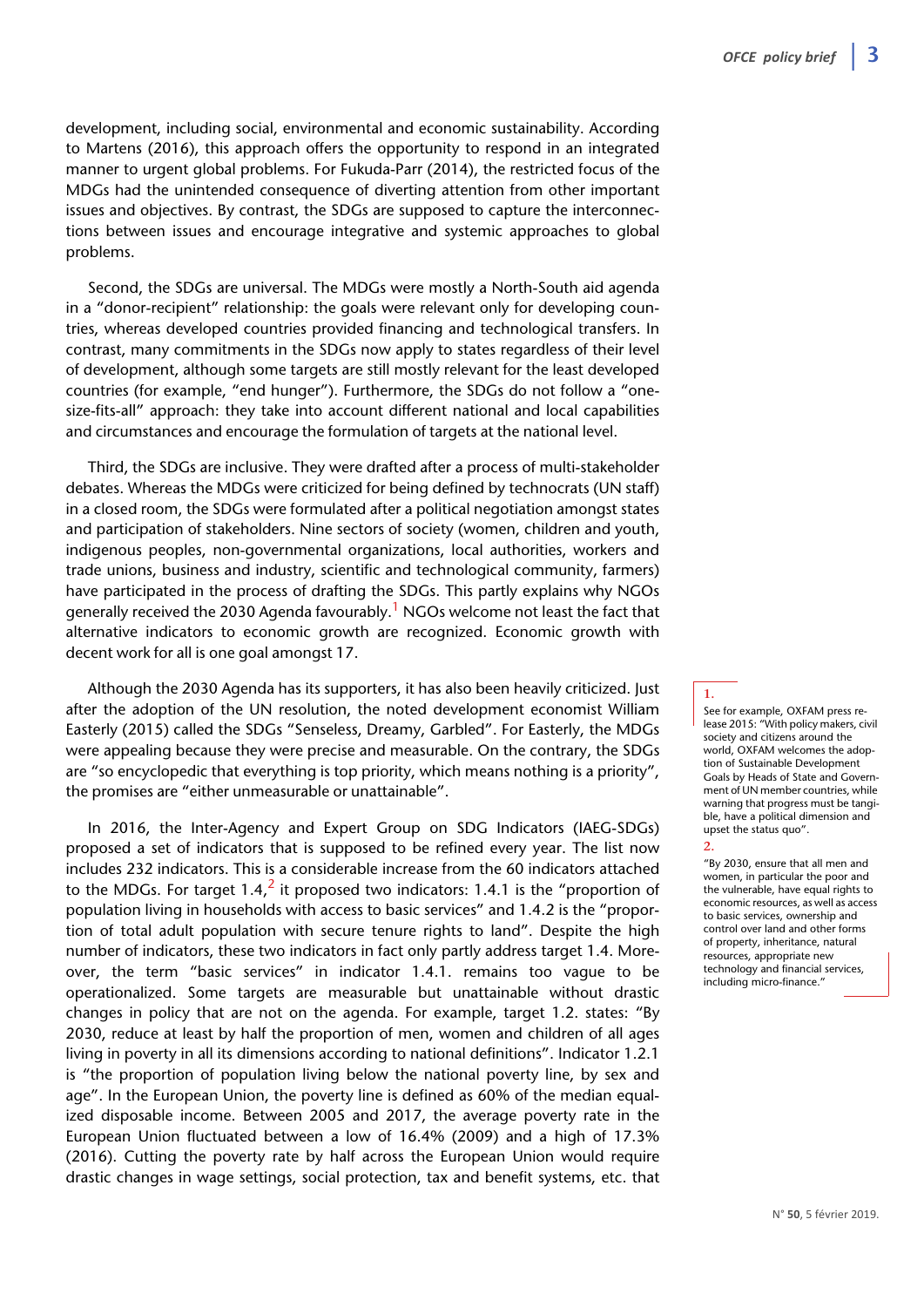are not on the agenda. In 2017, even the Czech Republic, which has the lowest poverty rate in the EU with 9.1 %, was not in line with the target.

Fukuda-Parr (2016) sees selectivity, simplification and national adaptation as potential pitfalls in the implementation of SDGs. With 17 goals, 169 targets and 232 indicators, some SDGs will inevitably get more policy attention than others. Governments will neglect targets that are too inconvenient (Saudi Arabia voted for the text which includes "End all forms of discrimination against all women and girls everywhere" as one of its targets). As has been shown above with respect to target 1.4, targets are often complex. Choosing relevant indicators requires simplifying them, with the risk that over-simplification strips away the important qualifiers. A third potential pitfall according to Fukuda-Parr is national adaptation, which can reduce the political pressure on national governments. One can add that one of the advantages of international goal-setting is to standardize statistical production. This advantage is being lost if targets are adapted nationally. The creation of the IAEG-SDGs and the production of a global indicator framework only partly address this issue (for example, the definition of "basic services" might differ by country).

In its preamble the resolution states that the SDGs are "integrated and interrelated". However, this point is somewhat lost in the laundry list of goals, targets and indicators. Some of the goals may reinforce others (for example, quality education for all and ending poverty and hunger), but others may conflict with other goals (access to energy for all and combating climate change). With an extensive list of goals, priorities, synergies and trade-offs are missing. In short, what is lacking is an integrated framework. The measure of stocks of capital offers such a framework. One would need to measure natural, human, social and physical capital to measure sustainability. If sustainable development is defined as ensuring the needs of the present without compromising the ability of future generations to meet their own needs, then measuring stocks of capital makes sense. In this framework, sustainability implies that a decrease in one kind of capital (for example natural capital) has to be offset by an increase in other forms of capital (for example human or physical capital). The main advantage of this approach is to be truly integrated. Trade-offs are measured with a price system and are therefore quantified. The capital approach also has its limitations: one needs to value many assets for which there are no markets (for example biodiversity); even when there are market values, they do not necessarily reflect how the different assets matter for future well-being; one also needs to assess the substitutability between the different forms of capital, and this may be constrained. Furthermore, not all relevant elements can be transformed into a form of capital, especially not the ones attributed to the quality of life.

Despite their limitations, the SDGs are gaining traction. The SDGs have created a common language used by international organizations, governments, NGOs and the private sector. They have become a focal point. Some countries (Mexico, Colombia, Finland) use the SDGs to evaluate their budget or their fiscal policy (Hege, 2018). Nongovernmental actors are taking ownership of and mobilizing around the SDGs (Hege and Damailly, 2017). The SDGs have created a common base that is both inclusive and participatory. Thanks to the mobilization around the SDGs, attention is given to outcomes that go beyond standard economic outcomes. However, one can fear that the SDGs are being used to evaluate the outcomes of political decisions rather than as inputs that influence political decisions. As long as the SDGs are not on the top of the political agenda, they will be more a window-dressing exercise than a tool to achieve the overall goal, which is the well-being of current and future generations.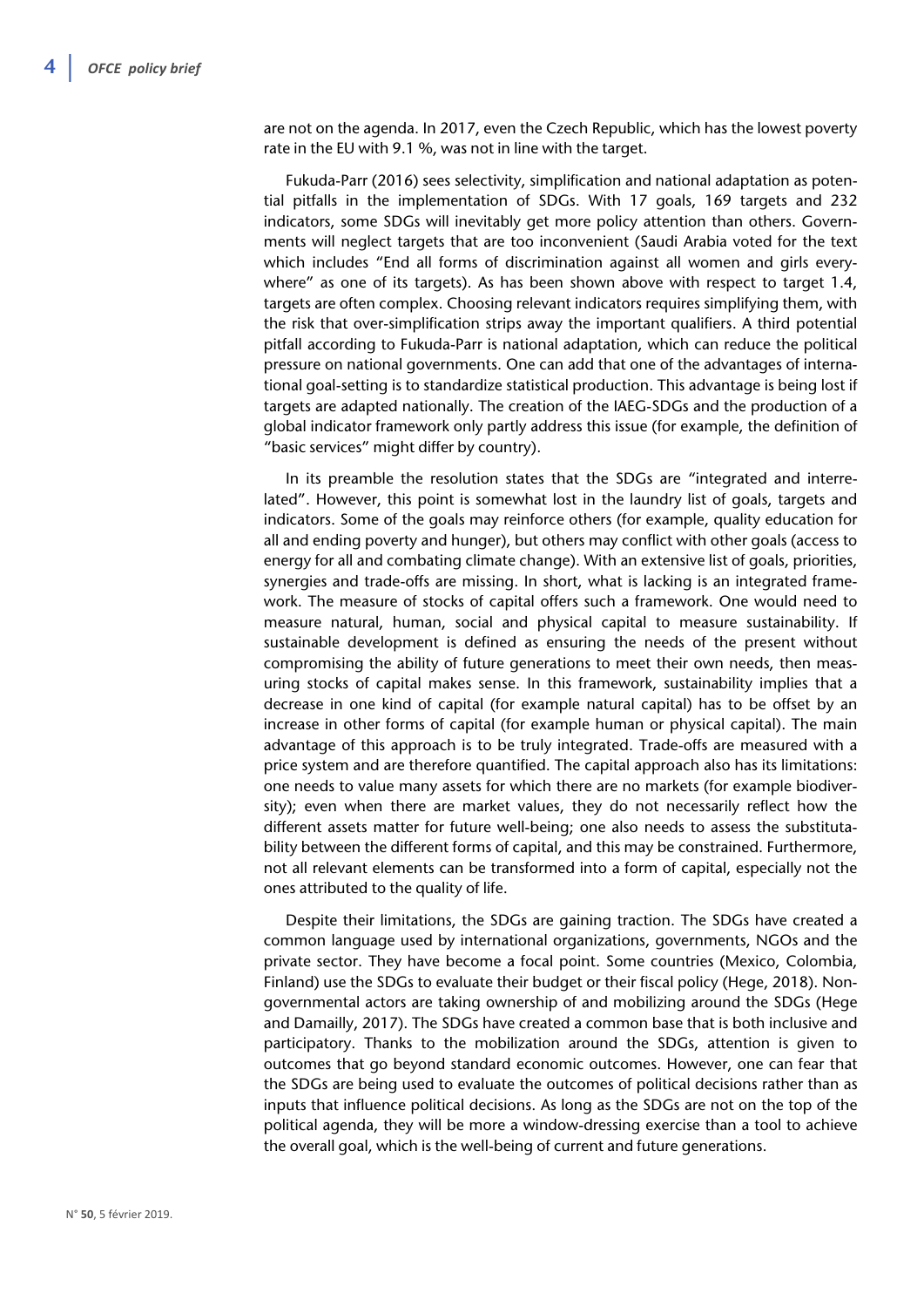## **Synergies**

Policy makers need to be aware of possible trade-offs and synergies between sustainable development goals. Table 1 illustrates some of these trade-offs and synergies between the goals discussed in this paper. For a discussion of synergies and tradeoffs between the mitigation of climate change, climate adaptation and Sustainable Development, see IPCC (2018).



|                          | Poverty/<br><b>Inequality</b> | Employment /<br><b>Unemployment</b> | <b>Education</b> | <b>Gender</b><br>inequality | <b>Growth</b> |
|--------------------------|-------------------------------|-------------------------------------|------------------|-----------------------------|---------------|
| Poverty/Inequality       |                               |                                     |                  |                             |               |
| Employment/Unemployment  |                               |                                     |                  |                             |               |
| <b>Education</b>         | $\ddot{}$                     | $\pm$                               |                  |                             |               |
| <b>Gender inequality</b> | $^{++}$                       | $\pm$                               | $+$              |                             |               |
| Growth                   | 0                             | $0/+$                               | $+$              | 0                           |               |

*Interprétation:* + = existence of synergies; 0 = ambiguous or no relationship.

The relationship between poverty and labour market outcomes (employment/ unemployment) is ambiguous. On the one hand, the unemployed tend to be poorer: everything else being equal, a reduction in unemployment should decrease poverty. A reduction of unemployment attained by a reduction of the output gap (higher than potential growth) will reduce poverty and inequality. However, everything else is not always equal. Policies that promote employment at all cost, via the promotion of precarious and low-paid jobs (for example mini-jobs in Germany), tend to increase poverty and inequality.

Education and poverty reduction are usually seen as mutually reinforcing. Poverty has been shown to hurt children's educational outcome and thus increase their probability of remaining poor in adulthood. Better educated individuals have a greater probability of being employed and earning higher incomes. However, caveats should be introduced. First, technology used to be ill-biased: it decreased demand for lowskilled labour and increased demand for high-skilled labour. Today, technology seems to be routine-biased and therefore polarizing: it favours occupations which traditionally were low or high skilled and reduces demand for labour in the middling occupations. However, it has been the low-skilled workers who have taken the hit, as competition for their jobs has intensified – perhaps together with the complexity of these jobs. Therefore, upskilling still seems to be the answer, even though it might be less effective than it used to be. Second, education has an impact on poverty only in the long-run, and only if its aim is to reduce the number of individuals who leave the education system with low-skills.

Combating gender inequality and poverty / overall inequality is mutually reinforcing. Countries with low levels of gender inequality also have low levels of poverty and overall inequality as measured by the Gini. Promoting the employment of women with children reduces both poverty and gender inequality. Lone women with children usually have a high risk of poverty, which is reduced when they can combine care and paid work. We have seen that the increase in women's education partly explains the rise in their participation on the labour market.

The relationship between inequality and growth is complex. For a long time, it was assumed that inequality was good for growth, mostly for incentive reasons. It was thought that there was a trade-off between equality and efficiency (Okun, 1975). More recently, Stiglitz (2012) emphasized the price of inequality: he suggests that inequality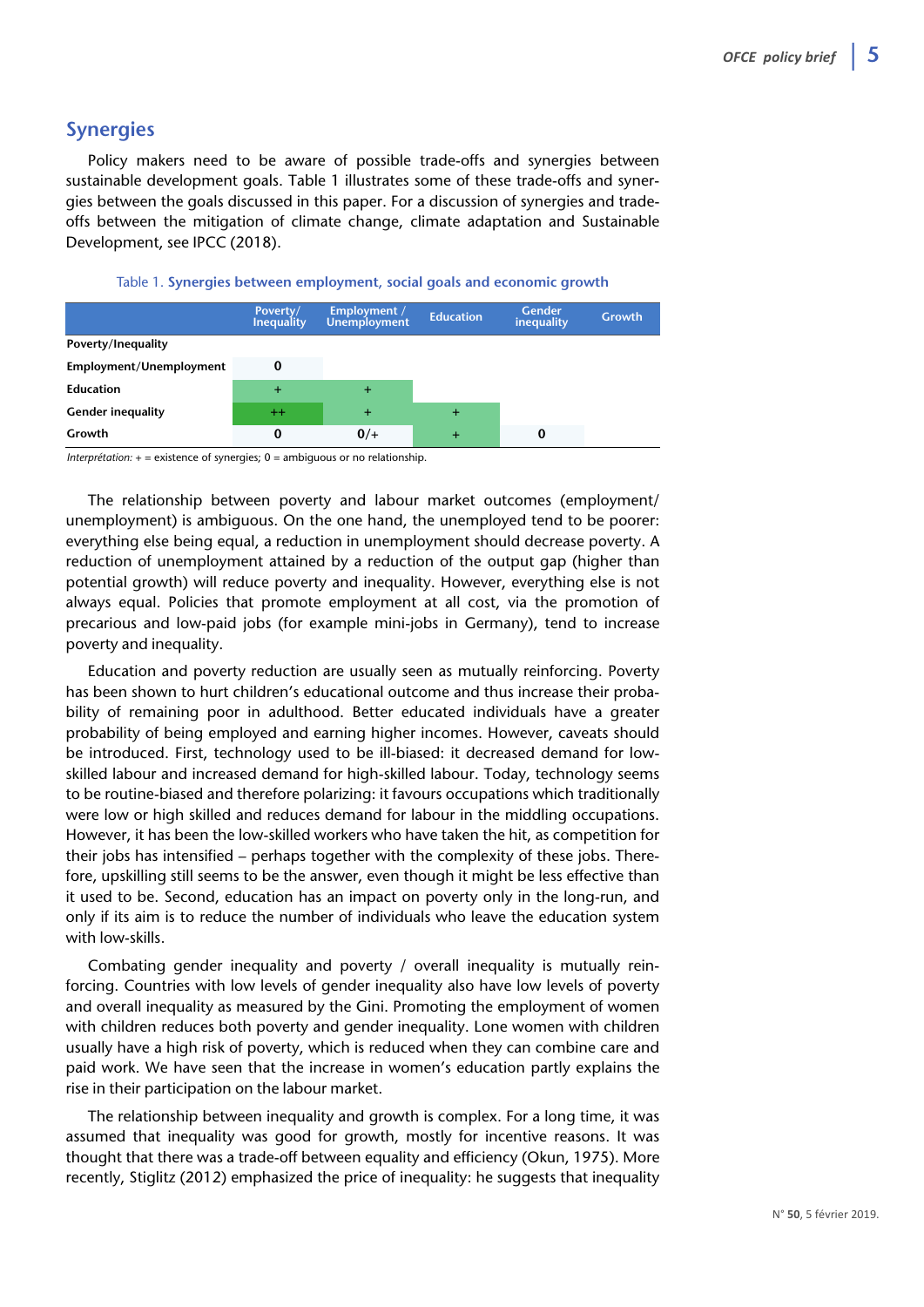induces rent-seeking, which is bad for growth. The empirical literature finds mixed results; recent work by the IMF and OECD concludes that countries with higher income inequality over the last decades experienced lower economic growth rates than countries with lower income inequality (IMF, 2015; OECD, 2015). In a recent article using US data, der Weide and Milanovic (2018) find that inequality is bad for the subsequent income growth of the poor, but helps the growth of the rich.

# **Policies: How to reconcile low unemployment and low inequality?**

Unemployment and all forms of inequality can be tackled at the same time. The Nordic model (Denmark, Sweden, Finland) exhibit a small share of low wage earners and only a moderate unemployment rate. This indicates that well-designed policies are able to establish synergies to improve social protection and attain low unemployment and fair working conditions simultaneously.

Unemployment is still above pre-crisis levels in a number of European countries where the output gap has not been closed. Reducing the output gap would decrease unemployment and inequality (IAGS, 2019). Monetary policy has reached its limits and should be complemented with fiscal policies. Current European fiscal rules are too rigid and pro-cyclical. Adopting a golden rule of public finance where net public investment is deducted from structural deficits would allow a public investment push, and notably investment in public infrastructure that can significantly benefit long-term growth (IAGS, 2018).

Reducing inequality through social transfers is not necessarily bad for growth and employment. Social transfers are key to low inequality. Figure 1 shows how inequality is linked to the sheer size of social spending in the European Union: as expected, inequality is lower in higher spending countries. Figure 2 shows that social spending is not linked to higher unemployment. Unemployment is low in some high-spending countries (Germany, Denmark, Netherlands) and higher in lower-spending countries (Spain, Greece).As shown in the 2018 IAGS report, limiting the dispersion of pre-taxand-transfer wage and salary incomes is an important element in reducing income inequality. Research by the IMF (Jaumotte and Osorio-Buitron, 2015), among others, has shown in panel analyses a clear negative correlation across countries and time between market wage inequality and trade union organizational density (the share of workers organized in unions). Both union density and collective bargaining coverage have been steadily weakened in most, but not all, EU countries (Watt, 2017). This has partly reflected secular trends such as the decline of manufacturing industry. But active attempts have also been made to reduce the reach of collective agreements by national governments, and, particularly since the economic and financial crisis, by EU-coordinated and imposed initiatives within the context of bail-out programs (Müller and Schulten, 2016). Rather, governments and the EU should promote a strengthening of coordinated forms of wage bargaining and setting; clearly these forms will need to take account of historically developed institutional configurations. In some countries greater use could be made of legal extensions to agreements reached at sectoral level, for instance; in others appropriate increases in the statutory minimum wage will be more salient. Coordinated systems tend to produce greater wage equality and are associated with at least as good if not better macroeconomic performance than decentralized systems (for reviews of an extensive literature and empirical evidence see Watt, 2017).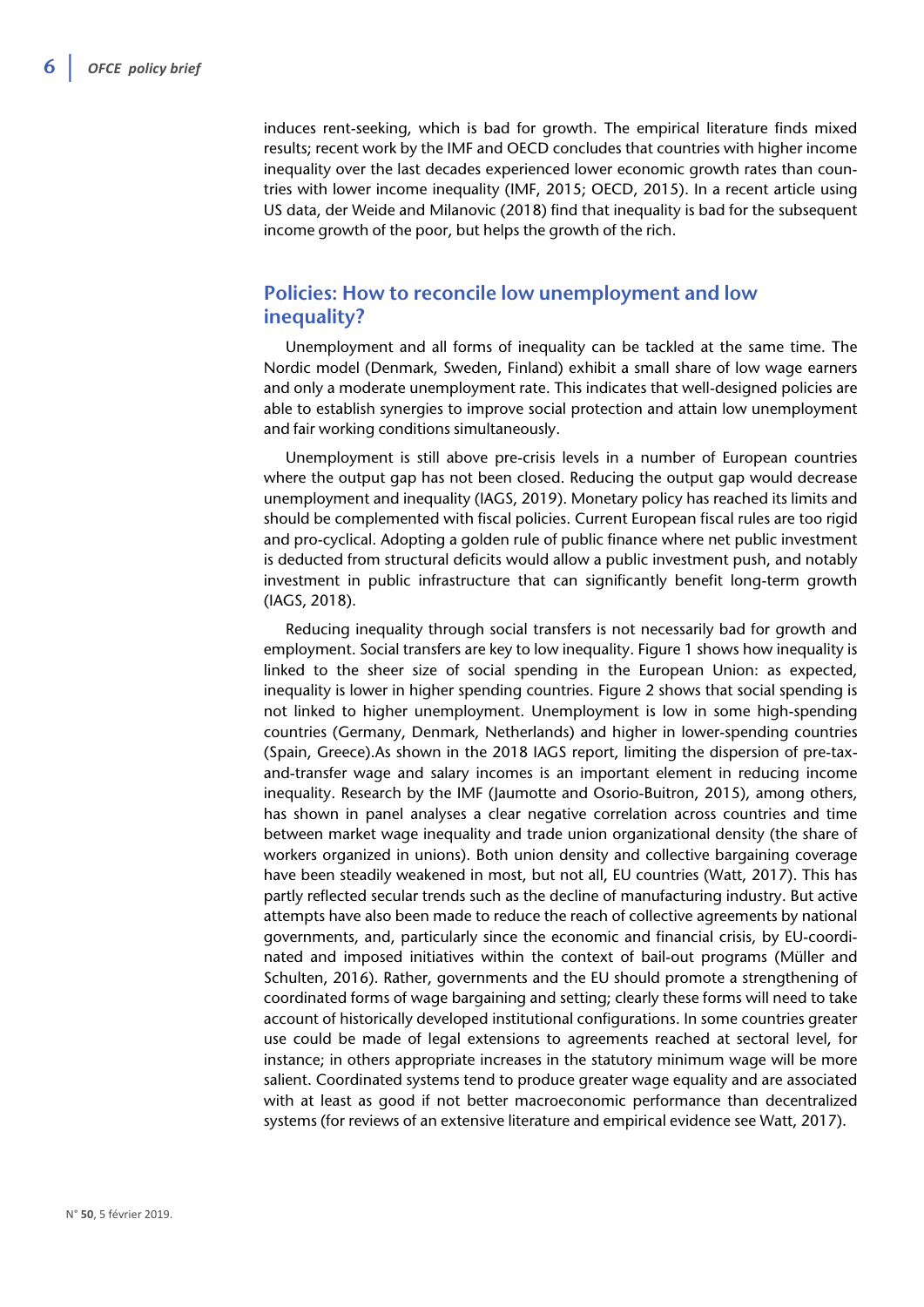

#### Figure 1. **Social spending and inequality. European Union 2016**

*Source:* Eurostat, own calculations.





Source: Eurostat, own calculations.

As we have shown above, social transfers have a marked, positive effect on equality. Further, ensuring equality of access to high-quality public goods and services at low or reduced cost is an important way to promote social cohesion. This is particularly true of those services that, if left to the market, would tend to disproportionately damage, even inter-generationally, the already disadvantaged: the most obvious example of this is surely access to education, particularly early-age schooling. But this applies to all services where reliance is independent of income or higher for the lower and middle income strata. Support for basic research—which generates higher living standards long-term for all citizens—would be an example of the former, public transport of the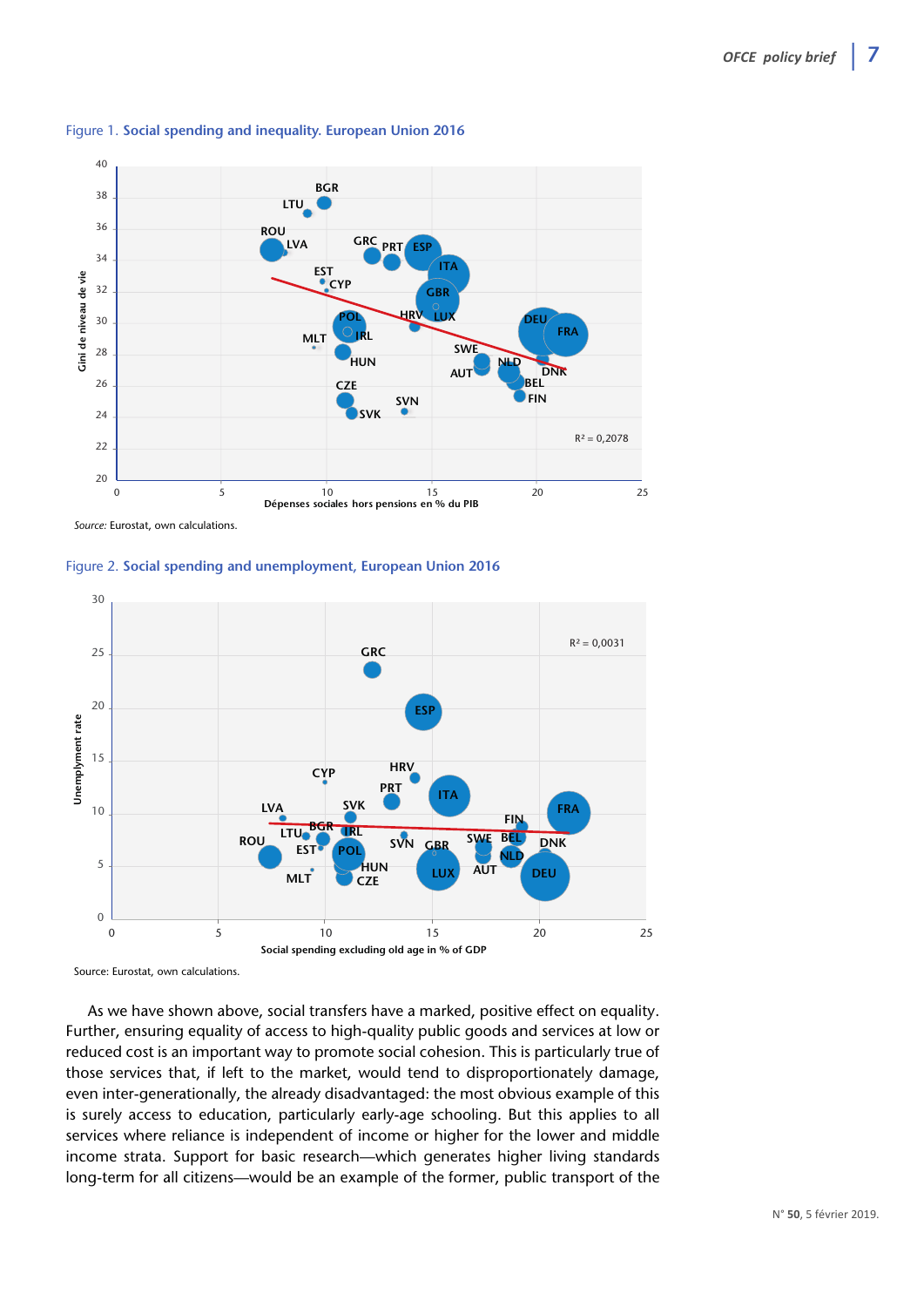latter. There may be some public goods—for instance in the cultural field, and, it is sometimes argued, also higher education—that benefit the better-off to a greater extent. Here it is more difficult to determine the balance in terms of the impact on overall inequality, given the fact that the better-off also pay more into the public coffers—given a progressive income tax. Public provision of welfare services does not only secure equal access but is often efficient as well. For example, public provision of education eliminates undereducation due to financial frictions that limit households in their capacity to finance education spending by debt. Moreover, public provision is often more cost-effective than private provision in fields where we want everybody to have access anyway (healthcare, education, etc.). This requires that public sectors are continuously aware of the need to improve productivity.

The unemployment rates of workers with low education levels are markedly higher than the rates of workers with high education levels. This gap expanded during the crisis, but it existed before the crisis as well. Research confirms that upskilling, e.g. young people, with low education levels, is a way to improve their employment opportunities as well as their earnings (McIntosh, 2004). Enhanced efforts to upskill workers and unemployed with low education levels should, therefore, be a priority of European labour market policies. More generally, social investment spending is linked to lower rates of unemployment (Figure 3). The link might be overstated by the performance of Spain and Greece: the link is supposed to be a long-term one, and the unemployment performances of Spain and Greece (among others) are due to poor macroeconomic performances that created a large output gap. The link between social investment and inequality shown in Figure 4 is stronger and more robust (income inequality is more stable; it results from long-term forces). Evidently, social investment reduces income inequalities without deteriorating employment.



#### Figure 3. **Social investment spending and unemployment, European Union 2016**

*Source:* Eurostat, own calculations.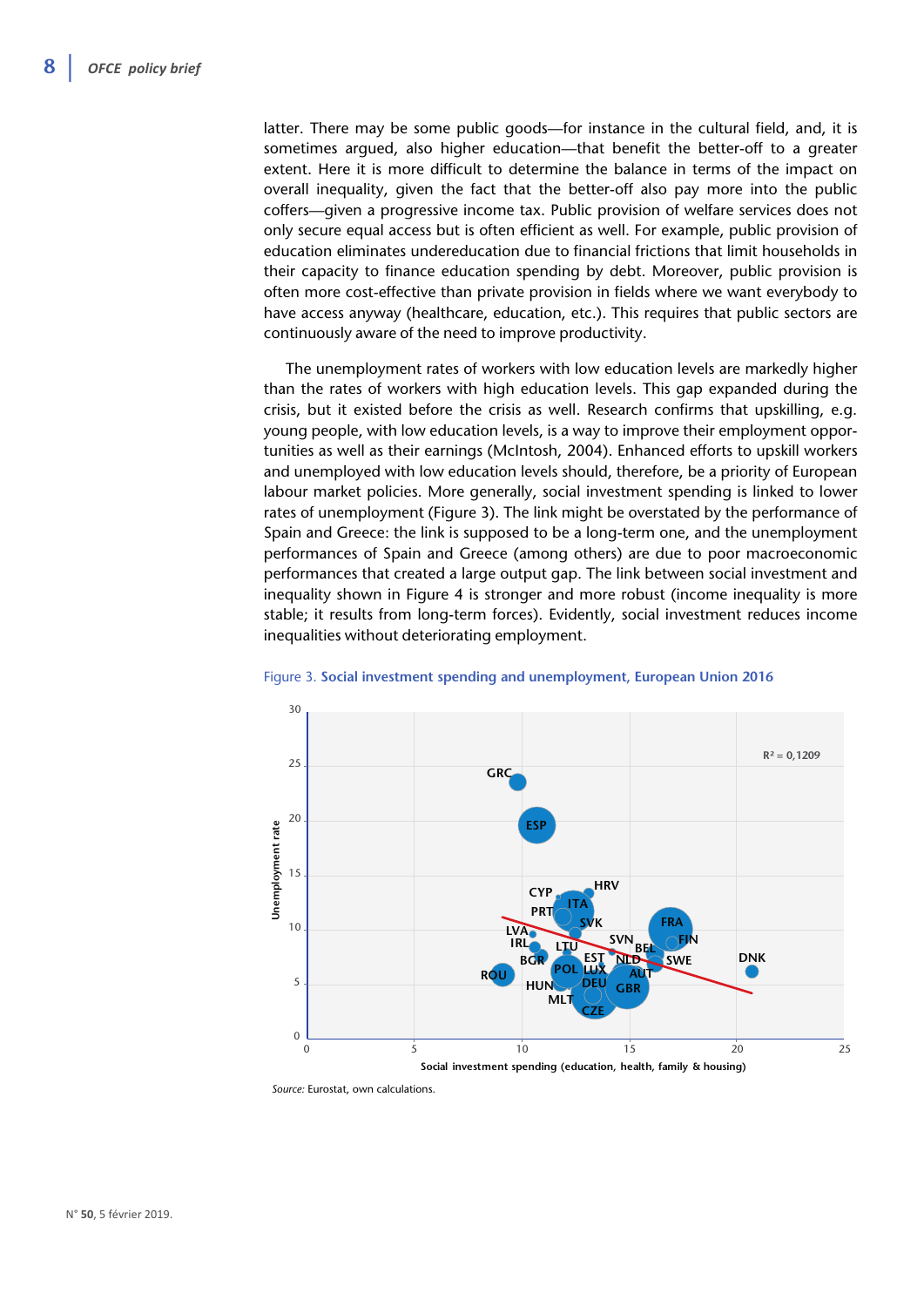

#### Figure 4. **Social investment spending and inequality, European Union 2016**

*Source:* Eurostat, own calculations.

## **Inequality: A European perspective**

In the preamble to the Treaty establishing the European Economic Community, the Heads of State and Government declared that they are "[r]esolved to ensure the economic and social progress of their countries by common action to eliminate the barriers which divide Europe". Article 117 adds that "Member States agree upon the need to promote improved working conditions and an improved standard of living for workers, so as to make possible their harmonisation while the improvement is being maintained". However, inequality is still seen as a national phenomenon, measured in each country separately.

Every year Eurostat measures inequality in the different EU Member States, using the Gini index or other measures of inequality (decile shares, poverty rates, etc.). It then calculates the average of these indices to reflect the extent of inequality in the European Union. In 2016, the average Gini in the EU was at 0.308, which suggests that the EU is far less unequal than the US (0.391).

However, Eurostat does not calculate inequalities between European citizens: what would inequality be if national barriers were eliminated and European inequality was calculated at the European level in the same way that one calculates inequality within each nation? It might seem legitimate to calculate inequality between European citizens like this insofar as the European Union constitutes a political community with its own institutions (Parliament, executive, etc.).

The EU-SILC database, which provides the equivalent disposable income (in purchasing power parity) of a representative sample of households in each European country makes such a calculation possible. The result is that the overall level of inequality in 2016 in the European Union is the same as that in the United States (Figure 5). What conclusion should be drawn? If we look at the glass as half-empty, we could emphasize that European inequality is at the same level as in the world's most unequal developed country. If we look at the glass as half-full, we could emphasize that the European Union does not constitute a nation with social and fiscal transfers, that it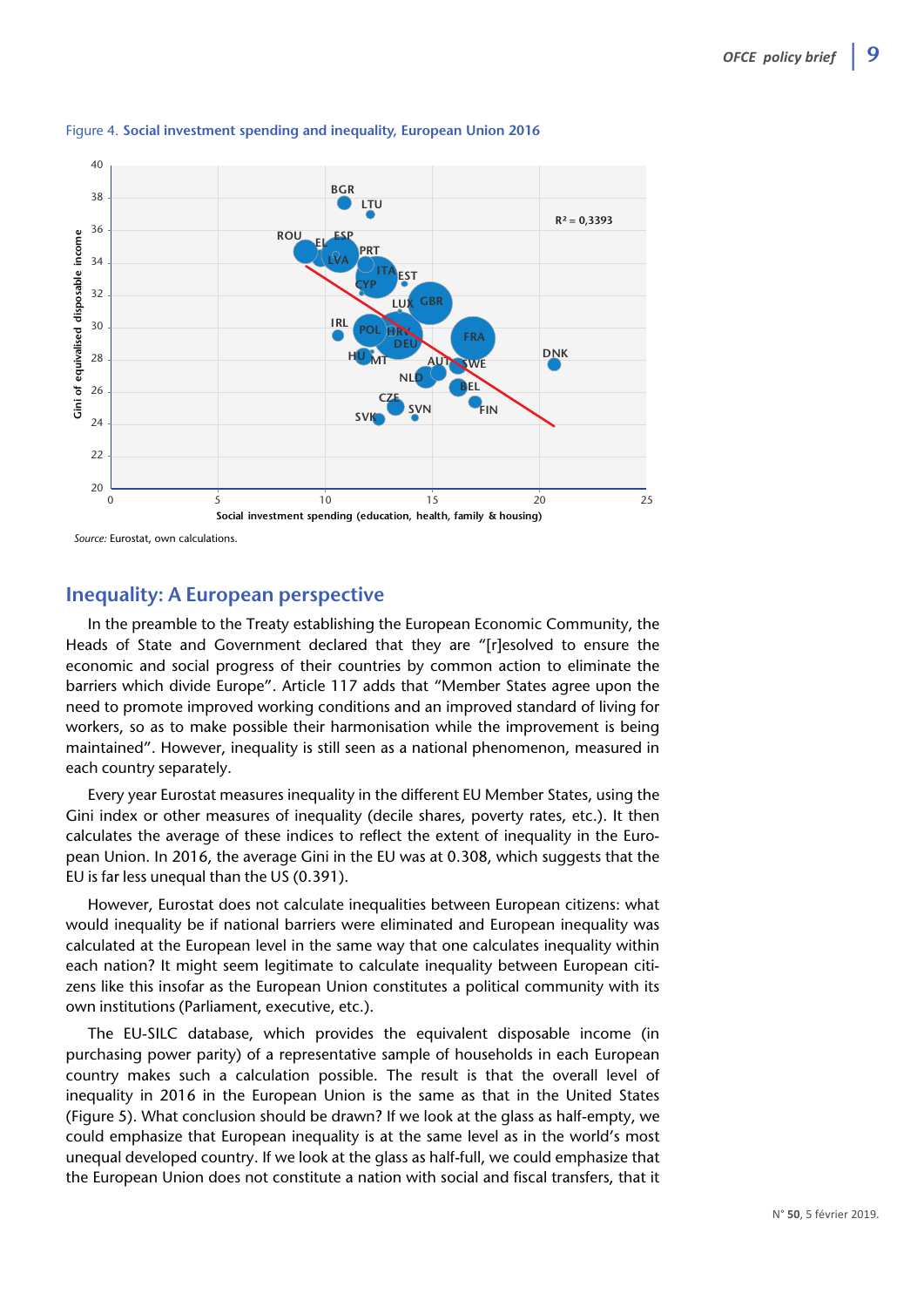has recently expanded to include much poorer countries and that, nevertheless, inequality is no greater than in the United States.





So far, the main instrument used by the European Union to reduce inequality in Europe has been the opening of borders. But while opening up borders can help the EU's less affluent countries (notably Bulgaria and Poland) to catch up, it can also have an impact on inequality within countries. However, Europe does not as yet have a social policy. This sphere falls above all within the competence of the Member States. But opening up the borders is exacerbating social and fiscal competition. For instance, in most EU countries the higher marginal rates of personal income tax and corporate income tax have dropped significantly since the mid-1990s, while the VAT rate has increased (Allègre and Pellefigue, 2018).

## **Conclusion**

SDGs have too many targets and indicators to be monitored meaningfully. For policy purpose, the interrelations between the different goals should be emphasized. We have shown that synergies exist between the goals of poverty, inequality and unemployment reduction. In the short-term, social transfers, and in the long-term social investment, reduce inequality without adverse employment effects.

## **References**

- Allègre, G. and J. Pellefigue, 2018: "Quel rôle peut jouer l'Europe dans l'imposition des multinationales?", *Revue de l'OFCE*, no. 158.
- Akerlof, G. A., 1978: "The Economics of 'Tagging' as Applied to the Optimal Income Tax, Welfare Programs, and Manpower Planning", *The American Economic Review*, 68:1.
- Der Weide R. and B. Milanovic, 2018: "Inequality is Bad for Growth of the Poor (but Not for That of the Rich)", *The World Bank Economic Review*, 1-24.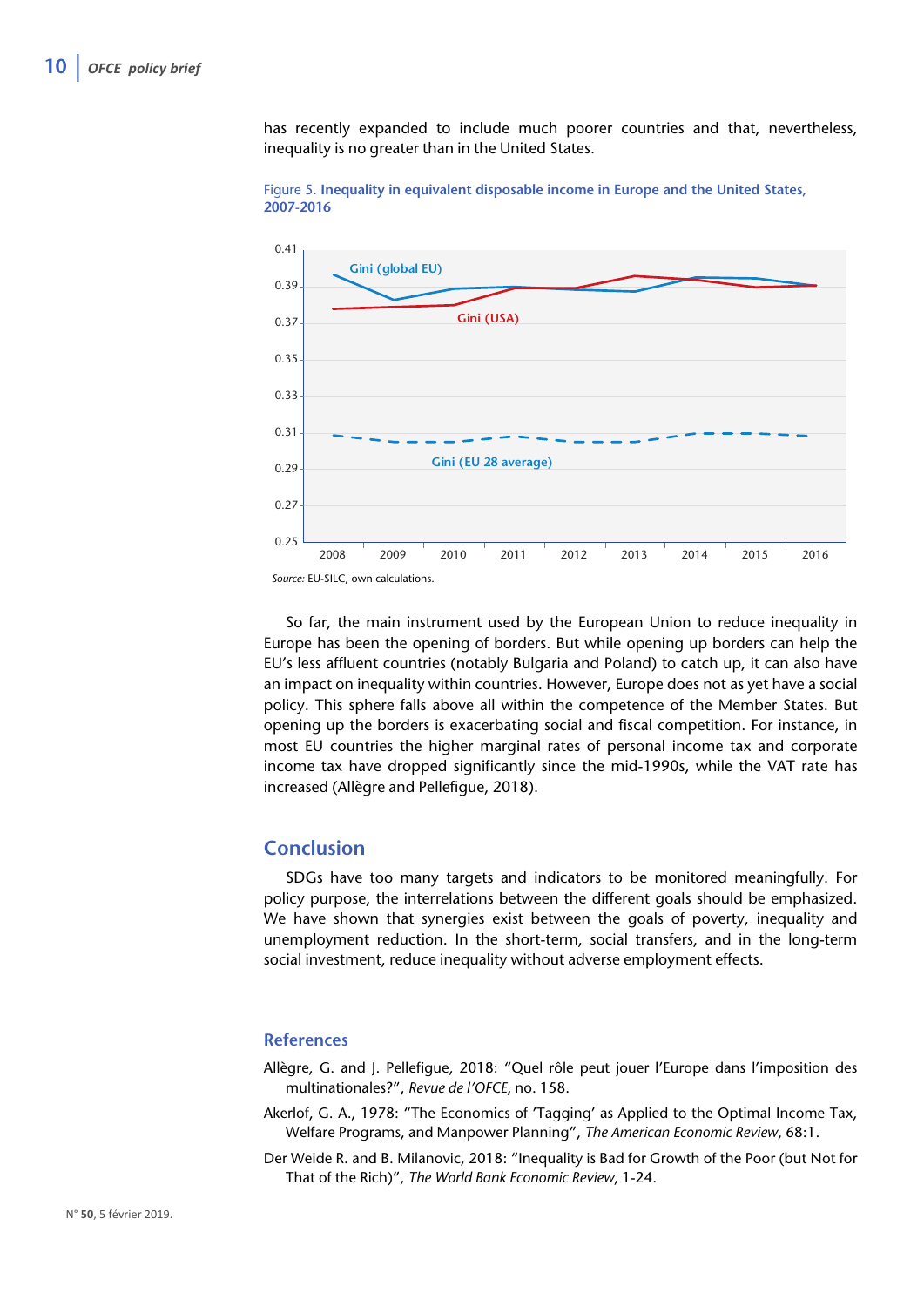- Easterly W., 2015: "The SDGs Should Stand for Senseless, Dreamy, Garbled", *Foreign Policy*, 28 September.
- Fukuda-Parr S., 2014: "Global Goals as a Policy Tool: Intended and Unintended Consequences". *Journal of Human Development and Capabilities* 15 (2–3): 118–131.
- Fukuda-Parr S., 2016: "From the Millennium Development Goals to the Sustainable Development Goals: shifts in purpose, concept, and politics of global goal setting for development", *Gender & Development*, Vol. 24, n° 1.
- Hege E., 2018: "High-Level Political Forum 2018: unsatisfying result", *Iddri blog*, July 26th.
- Hege E. and D. Damailly, 2017: "How do NGOs mobilize around the SDGs and what are the ways forward ?", *IDDRI working paper*.
- IAGS, 2018 : *Repair the roof when the sun is shining*. IRL: [https://www.iags-project.org/](https://www.iags-project.org/documents/iAGS-2018_Repair%20the%20roof%20when%20the%20sun%20is%20shining_04-12.pdf) [documents/iAGS-2018\\_Repair%20the%20roof%20when%20the%20sun%20is%](https://www.iags-project.org/documents/iAGS-2018_Repair%20the%20roof%20when%20the%20sun%20is%20shining_04-12.pdf)  20shining\_04-12.pdf
- IPCC, 2018: Global warming of 1.5°C. An IPCC Special Report on the impacts of global warming of 1.5°C above pre-industrial levels and related global greenhouse gas emission pathways, in the context of strengthening the global response to the threat of climate change, sustainable development, and efforts to eradicate poverty [V. Masson-Delmotte, P. Zhai, H. O. Pörtner, D. Roberts, J. Skea, P.R. Shukla, A. Pirani, W. Moufouma-Okia, C. Péan, R. Pidcock, S. Connors, J. B. R. Matthews, Y. Chen, X. Zhou, M. I. Gomis, E. Lonnoy, T. Maycock, M. Tignor, T. Waterfield (eds.)]. In Press.
- IMF, 2015: "Causes and Consequences of Income Inequality: A Global Perspective", *IMF Staff Discussion Note* (13).
- Jaumotte, F. and Osorio Buitron, C., 2015: "Inequality and Labor Market Institutions", *IMF Staff Discussion Note* SDN/15/14.
- Martens J., 2016: "The 2030 Agenda A new start towards global sustainability?", in *Spotlight on Sustainable Development 2016*, Report by the Reflection Group on the 2030 Agenda for Sustainable Development.
- McIntosh, S., 2004: *Further Analysis of the Returns to Academic and Vocational Qualifications*, Centre for the Economics of Education, London.
- Müller, T and Schulten, T., 2014: "European economic governance and its intervention in national wage development and collective bargaining", in: Lehndorff, S. (ed.), *Divisive integration: The triumph of failed ideas in Europe – revisited*, Brussels: ETUI, 331-363.
- OECD, 2015: *In It Together: Why Less Inequality Benefits All*, OECD Publishing 2015.
- Okun A., 1975: *Equality and Efficiency: The Big Tradeoff*, The Brookings Institution.
- Stiglitz J., 2012*: The Price of Inequality*, Norton & Company.
- UN, 2015a: "Historic New Sustainable Development Agenda Unanimously Adopted by 193 UN Members", *UN Press Release*, 25/09/2015.
- UN, 2015b: "Transforming our world: the 2030 Agenda for Sustainable Development", *Resolution adopted by the General Assembly on 25 September 2015.*